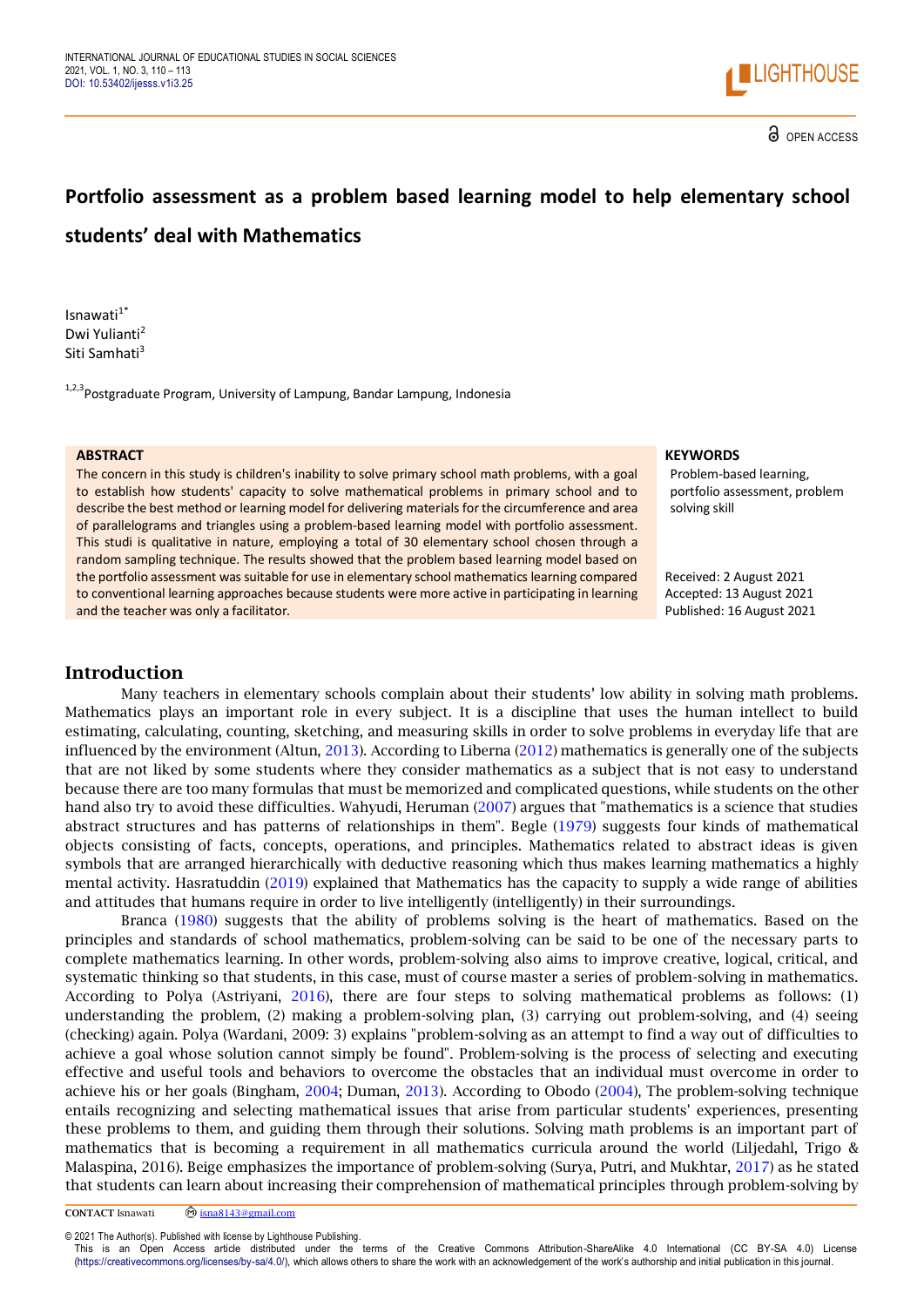working through specific situations using mathematical applications for real-world problems. Polya (1954) claims that pupils can solve an issue if they follow the procedures including: (1) recognize the issue, (2) create a plan, (3) carry out the plan, and (4) perform a recheck. Along with the importance of solving mathematical problems in mathematics education, educators must certainly strive so that students can achieve optimal results in mastering problem-solving. Duong [\(2016\)](#page-3-5) explains that problem-solving efficiency is predicated on being influenced by academic learning. Various efforts can be done by the teacher. Some of them are by providing good learning media or appropriate teaching methods for students. The right learning model can encourage students to be more active and able to solve problems well. Against this background, the researcher used the PBL method. PBL is learning that uses real-world problems as a context for students to learn critical thinking and master problem-solving skills, and to acquire knowledge and important concepts from knowledge. According to Barber et al. [\(2015\)](#page-2-1), some of the characteristics of PBL are the use of real-world problems and working in groups. One of the learnings related to the PBL model is learning with authentic assessment. Authentic assessment allows teachers to evaluate student's performance and abilities based on reality or origin. This is an effective strategy to increase student involvement in learning, creativity, and self-confidence (Hodgman, [2014\)](#page-3-6).

Assessment is very important in the learning process. The 2013 curriculum, therefore, places great emphasis on authentic assessment. Clements and Cord (Crisp, [2016\)](#page-2-5) explain that assessment is an important component in learning and the learning environment because of its role in knowing learning outcomes. For teachers to be able to infer the meaning of a mathematical understanding, an authentic assessment is critical in this problem-solving exercise (Romberg & Wilson, [1995\)](#page-3-7).

The researcher uses a problem-based learning model based on portfolio assessment in solving mathematical problems in elementary schools. Portfolio assessment is a system of collecting student works that are analyzed to show student progress following instructional goals (Valencia, [1991\)](#page-2-6). As an assessment instrument, portfolios are focused on documents about productive student work, namely "evidence" about what students can do, not what students cannot do (answer or solve) (Depdiknas, [2003\)](#page-2-7). In other words, what students include in their portfolios are things that students understand. A portfolio can be used by teachers to show parents evidence of student progress, achievements, skills, and student attitudes (Trianto[, 2009\)](#page-3-8).

According to Santrock [\(2008\)](#page-3-9), four groups of evidence can be placed in a portfolio, namely; artifacts, reproductions, work authorization, and production. Tabatabaei & Assefi [\(2012\)](#page-3-10) states "Among all the procedures of alternative assessment, the portfolio has become a popular technique currently". Among all alternative valuation procedures, portfolio assessment has become a popular technique today. Based on this, it is known that authentic assessment in the form of a portfolio is associated with problem-solving abilities. This is based on the fact that with a portfolio, students can review the assignments given by the teacher so that when they forget one material, they can easily open the collection of assignments. In this way, it will be easier for students to practice problem-solving skills.

### **Research method**

The study adopted a qualitative approach. The population in this study were fourth grade elementary school students in the Ki Hajar Dewantara 2 teacher working group located in the Negara Batin sub-district of 134 students. Meanwhile, the sample used was taken through a random sampling technique or using a random sample of fourth grade students in the Ki Hajar Dewantara 2 elementary school working group, Negara Batin Sub District, with a total of 30 students. The researchers chose the purposive sampling technique because it was simple to obtain information from participants that was easily available to them (Senol, 2020). The data collection technique used was interviews and questionnaires. Data analysis was carried out with reference to qualitative data analysis techniques. This is an analysis of data sourced from data collected from the interview process and giving questionnaires to people related to what will be researched.

### **Results and discussion**

Elementary school pupils' ability to solve mathematical problems is a high-order thinking talent. Researchers are interested in investigating about the differences in students' mathematical problem-solving abilities between those who use PBL-based learning models based on portofolio assessments and those who use traditional learning.

Based on the results of data collection through interviews with 6 elementary school teachers who teach in related elementary schools, it was found that there were problems in the form of the low ability of students to solve math problems. The right solution to overcome these problems is therefore very much needed. One effort to overcome this is by choosing a method or strategy that is appropriate to the problem at hand. In the opinion of the teachers who have been interviewed, almost all of them have the same opinion where students tend to be less active if given lessons using a conventional approach. This is because this approach is teacher-centered. However, if students are taught using a problem-based learning approach which is a learning approach that seeks problems that occur in the real world, students will be trained to think more critically, be active, and find solutions. This is following the opinion of Nurhadi (**[2004](#page-3-11)**) which defines that "Problem-Based Learning (Problem-Based Learning) is a teaching approach that uses real-world problems as a context for students to learn about critical thinking and problem-solving skills. In essence, the PBL learning model based on the portfolio assessment is the right method used to solve a math problem in elementary school. Sears, S.J. and Susan B. Hers suggested the characteristics of problem-based learning as follows: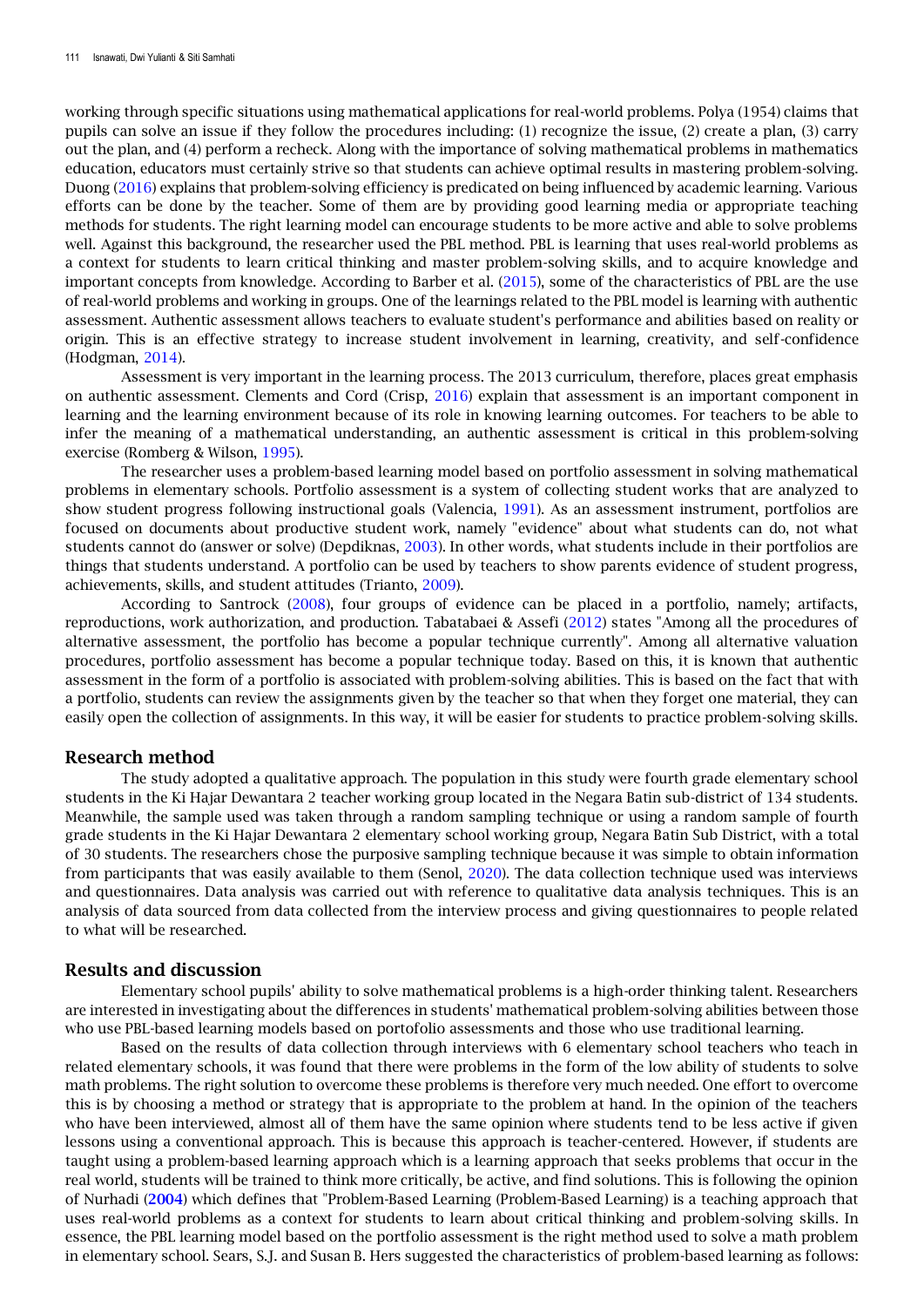Engagement, which includes several things such as: Preparing students to be able to act as self-directed problem solvers who can collaborate with other parties, confronting participants students in a situation that encourages them to find problems, examine the nature of the problems at hand while making assumptions, planning solutions, and so on. Students who have high abilities in the process of understanding the material in PBL can help students with low abilities considering they are both involved in one group. This shows that learning the PBL model based on portfolio assessment makes a good contribution to understanding the material being studied.

PBL is learning, authentic inquiry, collaboration, and efforts to produce works and demonstrations so that learning does not only focus on acquisition using unstructured and open-ended authentic problems but also simultaneously developing problem-solving skills and critical thinking and building new knowledge. Concerning the nature and steps of this PBL. Aisyah (**[2011](#page-2-8)**) mentions the advantages of the PBL model are as follows: 1) enables students to become technology literate, equips students with the skills and confidence to succeed in global competition, and also teaches the core curriculum in an interdisciplinary manner. 2) Improving the quality of learning, changing teaching patterns from "telling" to "doing", providing opportunities for students to learn according to their interests and making their own decisions, and providing opportunities for students to discuss how they will find answers to questions or solve problems. 3) Creating conditions for students to be active. 4) Explore students' creativity in solving problems. However, PBL also has weaknesses, especially the time required to complete one learning cycle which takes a long time. Based on the nature of Mathematics related to the characteristics of Mathematics learning as described above, the PBL learning model can be used as an alternative model for learning Mathematics in elementary schools. The theoretical implementation of the PBL learning model can improve the competence of students' mathematical problem-solving process skills which will have an impact on the mastery of mathematical concepts. Various action studies prove the potential of PBL empirically. Siswantara, Manuaba & Meter [\(2013\)](#page-3-12) conducted a study on the application of the Problem Based Learning model at SD Negeri 8 Kesiman and found results that the Problem Based Learning model was effectively able to improve science learning activities and outcomes. Wulandari, Budi & Suryandari [\(2013\)](#page-3-13) conducted a CAR and found the results that the application of the PBL Model could improve the process and learning outcomes of science for fifth graders at SD Negeri Mudal Purworejo. Apriani, Riska [\(2013\)](#page-2-9) reported the results of the study as follows: a) the use of the Problem Based Learning Model can improve teacher performance, b) the activities of the fourth-grade students of SD Negeri Randugunting 3, Tegal City and student learning outcomes in science subjects. Lohman & Finkelstein [\(2002\)](#page-3-14) conducted a study entitled "Designing Cased in Problem Learning to Foster Problem Solving Skills" and reported that the Problem Based Learning model was found to be effective for improving problem-solving skills. Perliawan Franjaya, conducted research entitled "Application of Authentic Assessment in the Form of Portfolios in Problem-Based Learning to Improve Students' Mathematical Problem Solving Ability". After collecting data through interviews and questionnaires, it was found that the problem learning model based on the Fortopolio assessment was stated to be able to improve the ability to solve mathematical problems in elementary schools. (Letitiva) a child's ability is influenced by the ability to solve problems and exchange information with others who are more aware of it which will make the information obtained clearer.

## **Conclusion**

Based on the results of interviews with teachers and the results of distributing questionnaires to students that have been carried out, it is known that the learning carried out has not used the PBL learning model based on the Fortopolio assessment, but still uses conventional learning models or traditional methods. This is one of the causes of students tend to be less active in learning so that the ability to solve mathematical problems is also low because of teacher-centered learning. Selection of the right model is therefore very necessary to improve students' mathematical problem-solving skills. One of the suggested and effective models to improve the mathematical problem-solving ability of elementary school students is to use a portfolio-based learning model.

#### **References**

<span id="page-2-8"></span><span id="page-2-2"></span>A., Branca N. (1980). *Problem solving as a goal, process, and basic skills in problem solving mathematics: 1980 yearbook* edited by S. Krulik and R.E Reys. Reston, VA: NCTM.

Aisyah, (2011). Perbedaan *problem based learning dan problem solving*.

[http://susantojk.blogspot.com/2011/07/problem-based-learning-dan-problem.html.](http://susantojk.blogspot.com/2011/07/problem-based-learning-dan-problem.html) Diakses tanggal 11 Agustus 2014.

<span id="page-2-0"></span>Altun, M. (2013). *Eğitim fakülteleri ve sınıf öğretmenleri için matematik öğretimi (Mathematics teaching for faculties of education and teachers).* Bursa: Aktüel Alfa.

<span id="page-2-9"></span>Apriani,Riska. (2013). Peningkatan pembelajaran perubahan lingkungan melaui model problem based learning pada siswa kelas IV Sekolah Dasar Negeri Randugunting 3 Kota Tegal. *Skripsi*: UNNES Semarang Tidak diterbitkan.

<span id="page-2-3"></span>Astriyani, Arlin. (2016). Peningkatan kemampuan pemecahan masalah peserta didik dengan penerapan model pembelajaran problem possing. *FIBONACCI: Jurnal Pendidikan Matematika dan Matematika.* 2(1). 21-30.

<span id="page-2-1"></span>Barber., Wendy., King., Sherry., Buchanan., & Sylvia. (2015). Problem based learning and authentic assessment in digital pedagogy: embracing the role of collaborative communities. *Electronic Journal of e-Learning*. 13(2), 59-67.

<span id="page-2-4"></span>Begle, E. G. (1979). *Critical variables in mathematics education*. Washington D.C: The Mathematical Association of America and NCTM. Bingham, A. (2004). *Çocuklarda problem çözme yeteneklerinin geliştirilmesi (Developing problem solving skills in children) (A. F Oğuzkan, Çev*. [Trans.]). İstanbul: Millî Eğitim Basımevi.

<span id="page-2-5"></span>Crisp, Geoffrey., Guardia, Lourdes., & Hillier, Mathew. (2016). Using e-assessment to enhance student learning and evidence learning outcome. *International Journal of Educational Technology in Higher Education*.

<span id="page-2-7"></span>Depdiknas. (2003). *Pengembangan silabus dan penilaian mata pelajaran matematika.* Jakarta.

<span id="page-2-6"></span>Donato., Ruben., Menchaca., Martha., & Valencia, Richard R. (1991). Segregation, desegregation, and integration of chicano students: Problems and prospects. In Richard R. Valencia (ed.), *Chicano School Failure and Success: Research and Policy Agendas for the*